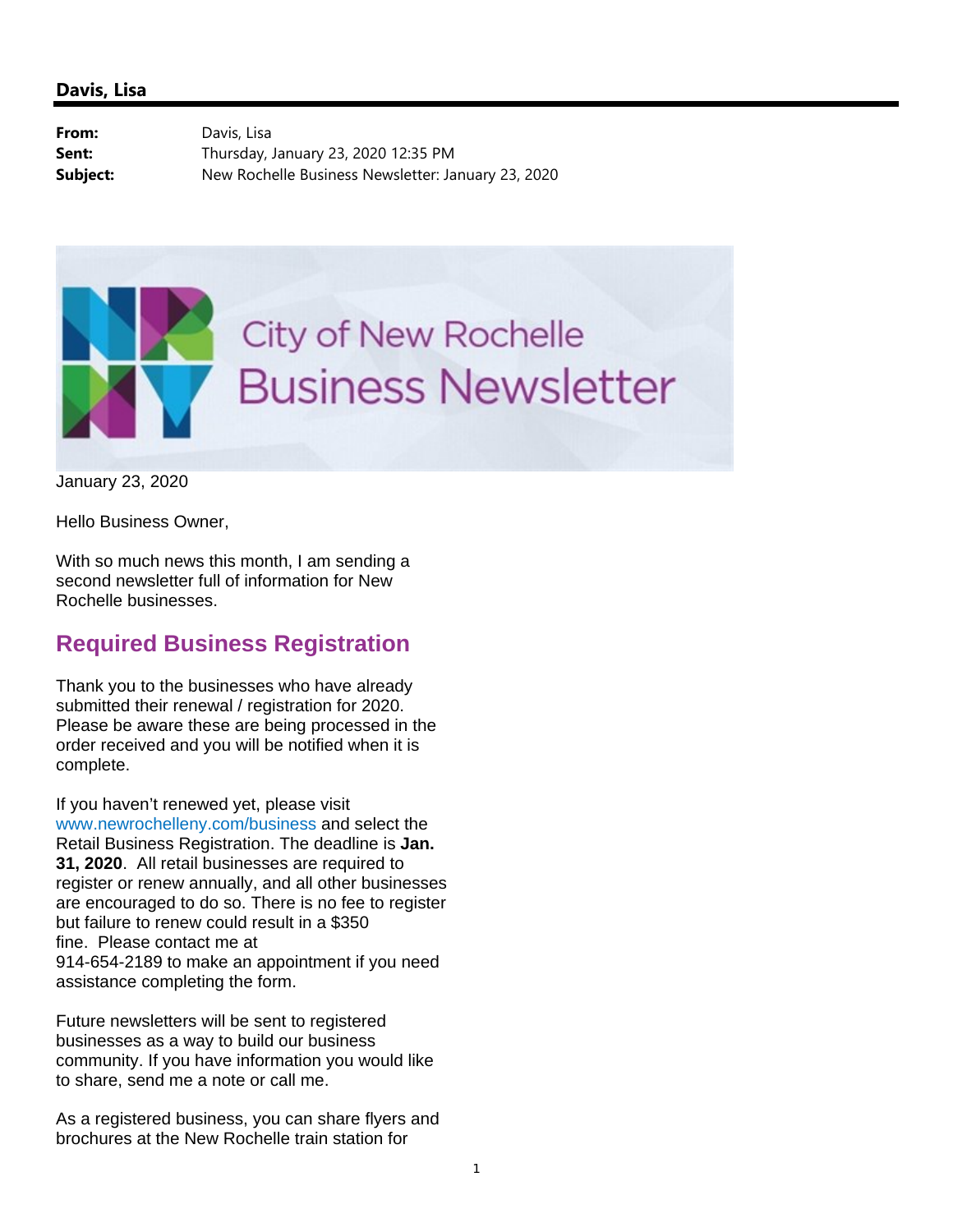free. With over 5,000 riders daily, the train station is a great place to spread the word about your business. To fit in the racks, the best size is 3x8 portrait layout on cardstock paper. Please contact me if you have brochures to share.

# **Free Business Workshop on Cybersecurity**

All businesses today need to worry about the security of their data and online presence. The New Rochelle Chamber of Commerce and City of New Rochelle invite you to a free cybersecurity workshop on Jan. 29<sup>th</sup> at 6pm. Please RSVP to info@NewRoChamber.org.



# **Census 2020**

The once-a-decade population count provides rich data to communities and is valuable to businesses in their own decision making. All businesses are asked to partner with the City of New Rochelle in helping everyone in New Rochelle participate in the Census. It could be as simple as posting the census 2020 poster in your window (let me know if you want one and we will drop it off) or taking one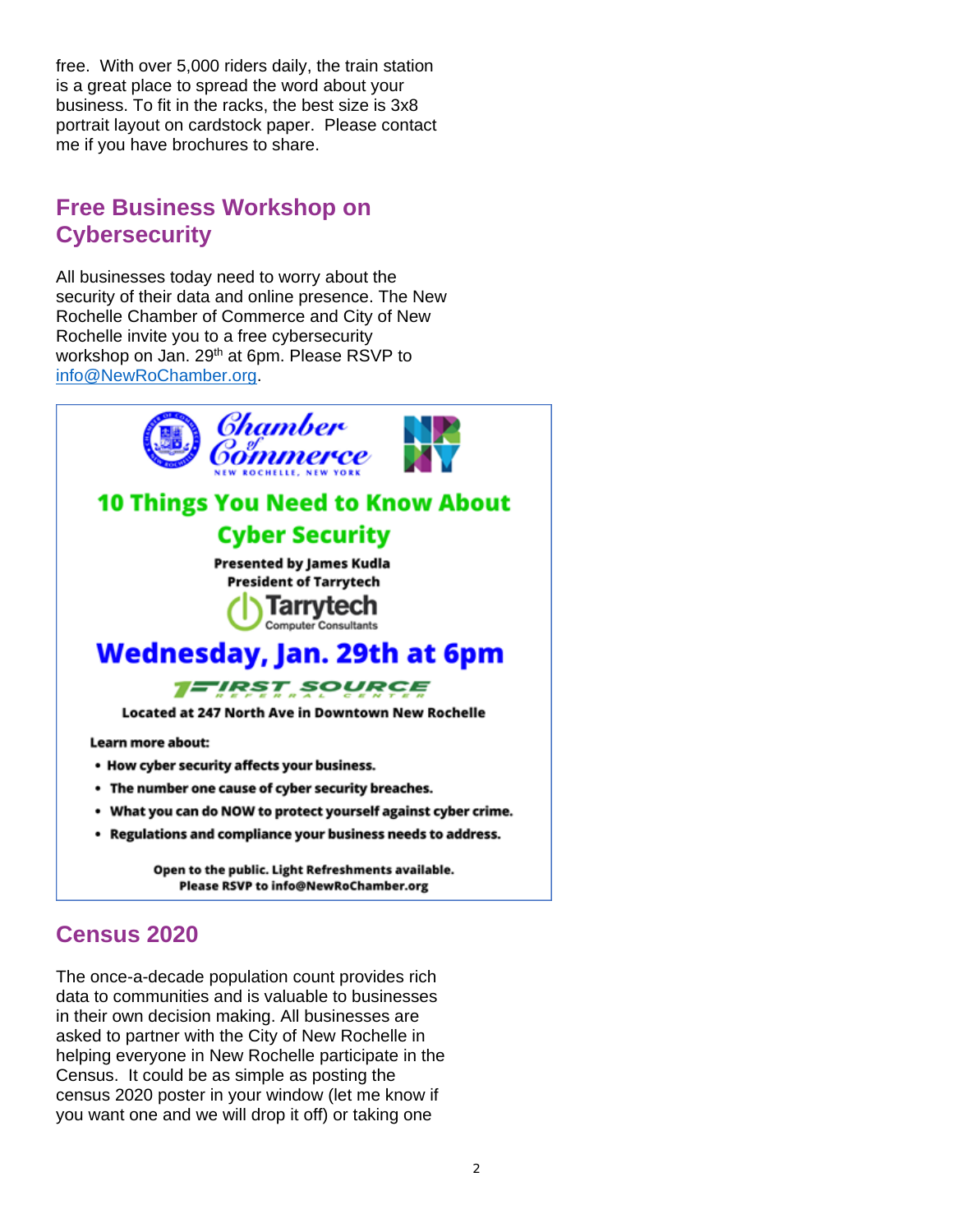#### **Partnership Fact Sheet: Businesses** The once-a-decade population count provides rich data on communities, including trends in the population, projections of growth, and information on demographics. These data are valuable to businesses-they help inform better decision-making regarding business expansions, closures, hiring strategies, and other business practices to decrease perceived risks and increase return on investments. Join us to spread the word about the importance of the 2020 Census and help ensure a complete and accurate count. As a partner, you become part of a powerful network These are some of the many ways you can get involved: of government, nonprofit, corporate, and community<br>organizations. Together, we can develop solutions to . Host a workshop with your company's leaders, employees, or influential partners to discuss effectively reach everyone and encourage them to respond to the 2020 Census. possible solutions to 2020 Census challenges. · Use U.S. Census Bureau tools, information, and BENEFITS OF A COMPLETE COUNT messaging in creative ways-such as in newsletter articles, on co-branded products, and in social A complete count of every person living in the United media content-to raise awareness of the 2020 States has tremendous benefits for you and for your Consus. customers and employees. · Provide information to your employees and Census data customers about the importance and benefits of participating in the 2020 Census. You can even · Provide the basis for distributing grants for nvite Census Bureau officials to speak to them. economic development and inform business - Add 2020 Census digital content to your Web site decisions, such as local business expansion. and link to 2020census.gov. - Create projections of growth and help you identify . Encourage your customers to work for the prime locations to open new operations or shut old ones. Census Bureau, and share this link with them: 2020census.gov/jobs . Help business owners enhance hiring practices and identify skilled workers. **2020 CENSUS PARTNER RESOURCES** · Offer valuable information on your customer As a 2020 Census partner, not only will you help ensure base, including income levels, household size, and that the people you work with are accurately represented. homeownership, which can further inform business but you will also be able to use Census Bureau resources strategies such as pricing and locations. to improve your community. . Determine how much funding your community receives and its representation in government **WHAT IT MEANS TO BE A 2020 CENSUS**

### *PARTNER* You can make a difference-no matter how much

time you're able to commit. As a trusted voice in your community, you have an important role to play in the<br>success of the 2020 Census.

## **New Businesses**

Census<br>2020

### **New Rochelle Farms** and **Wash & Shop**:

The long awaited opening of New Rochelle's newest supermarket occurred on Jan. 21. Located at 465 North Ave, New Rochelle Farms provides fresh and prepared foods including organic, vegan and gluten-free options as well as a full-service laundromat. Video of the opening and more coverage at LoHud's New supermarket opens in New Rochelle, bringing fresh produce and jobs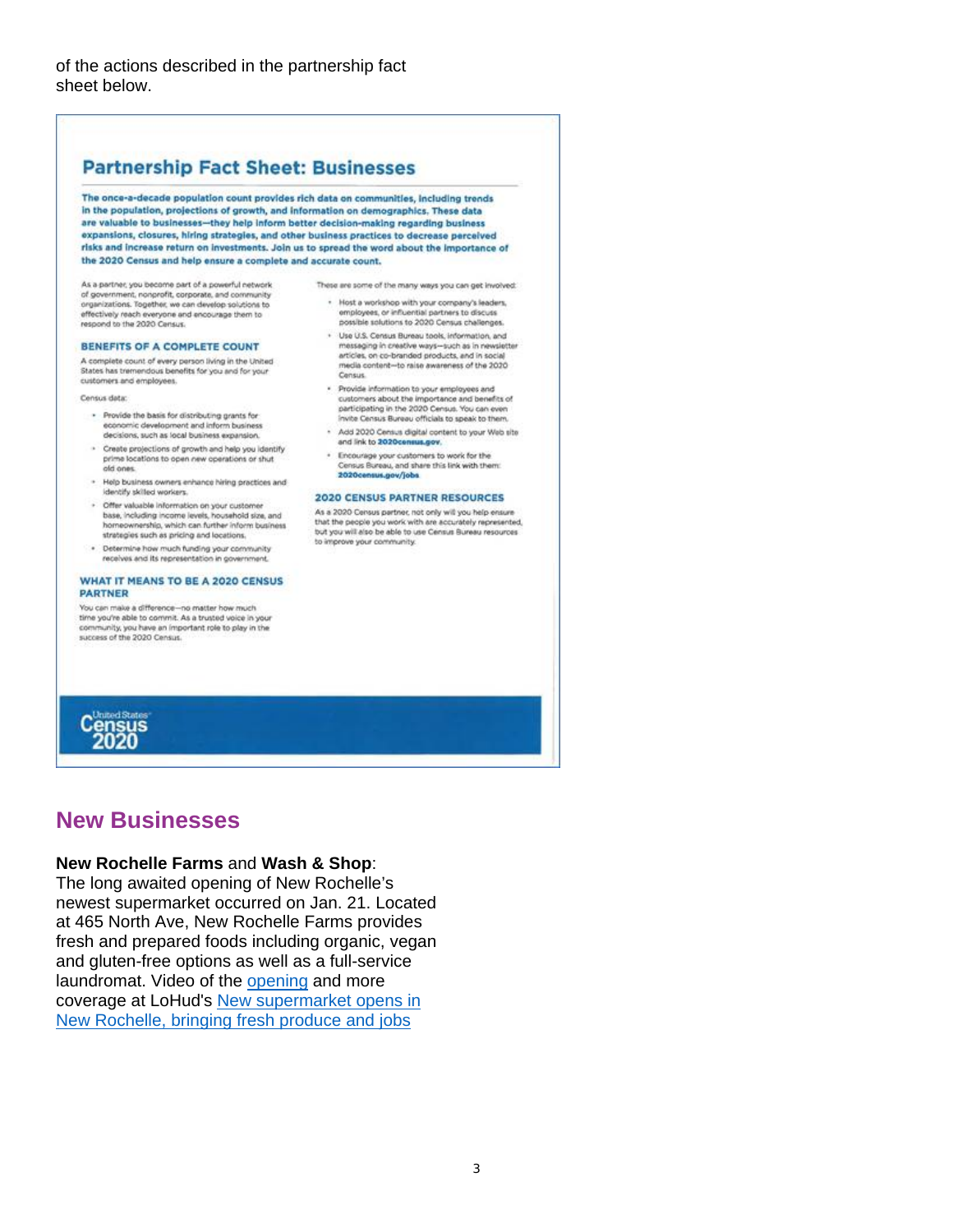

**Bank of America** grand opening in their new location at 810 Main St.



**Waffle Café** opened at 618 North Ave.